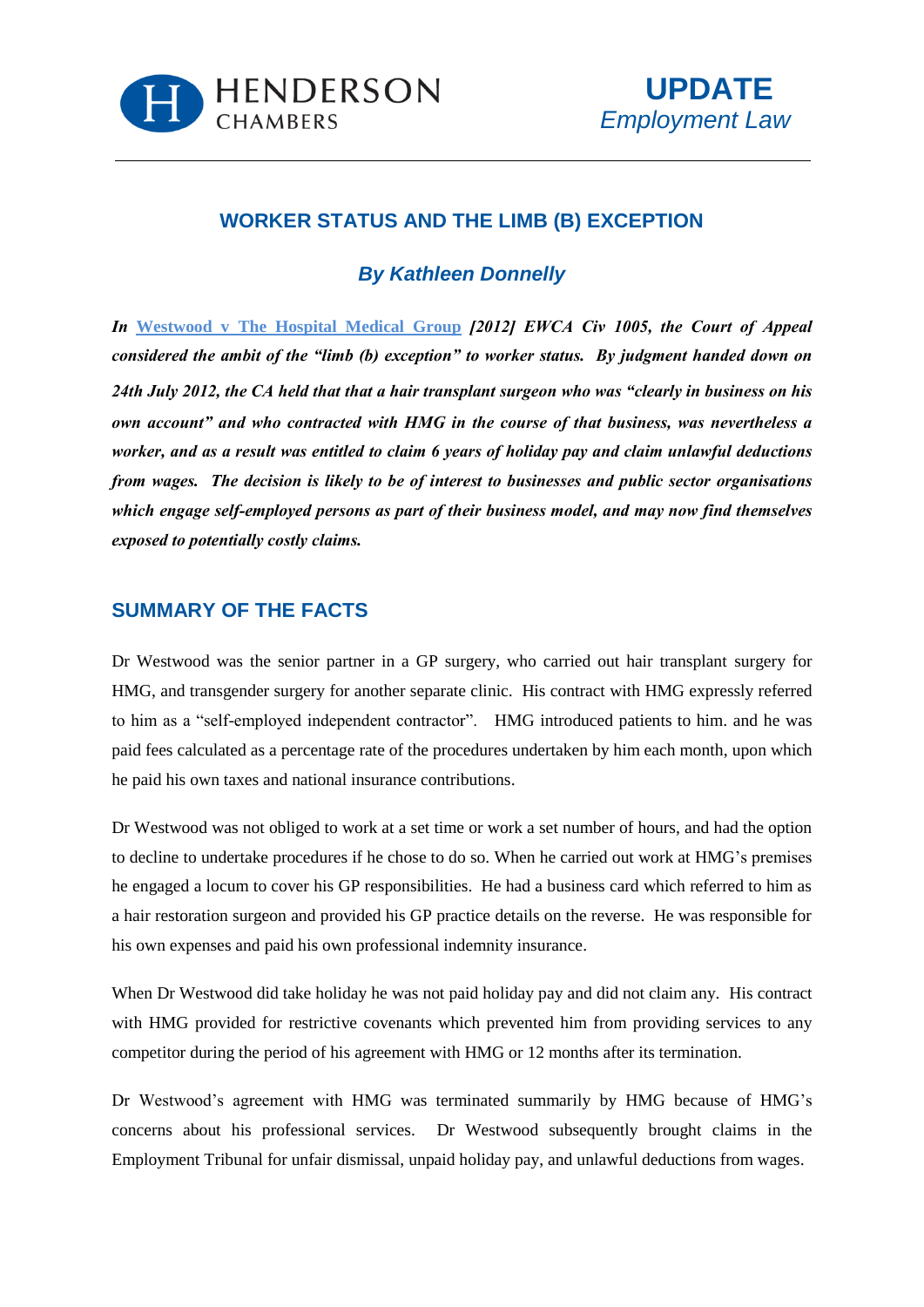## **STATUTORY DEFINITION OF WORKER**

Worker status is defined by section 230 (3) of the Employment Rights Act 1996, which provides:

**In this Act 'worker' … means an individual who has entered into or works under (or, where the employment has ceased, worked under) –** 

**(a) a contract of employment, or** 

**(b) any other contract, whether expressed or implied and (if it is expressed) whether oral or in writing, whereby the individual undertakes to do or perform personally any work or services for another party to the contract whose status is not by virtue of the contract that of a client or customer of any profession or business undertaking carried on by the individual;** 

**and any reference to a worker's contract shall be construed accordingly.** 

Limb (a) encompasses all those who are employees, and limb (b) encompasses all those who are not employees but who contract to provide a personal service, subject to the exception which applies where the other party to the contract is "*a client or customer of any profession or business undertaking carried on by the individual*". This is the "limb (b) exception", which lay at the heart of the appeals in this case.

### **JUDGMENT OF THE EMPLOYMENT TRIBUNAL**

Proceedings began with a Pre Hearing Review by the ET to consider Dr Westwood's status as an employee and/or worker. Dr Westwood's primary contention was that he was an employee (which he required in order to pursue his unfair dismissal claim), but his secondary case was that he was a worker (which would entitle him to pursue his holiday pay and unlawful deductions claims).

The ET made the findings of fact set out in the Summary of Facts above, and went on to hold that Dr Westwood was not an employee, in the following terms (emphasis added):

> *I find that it is clear that the claimant was engaged by the respondent as a self-employed independent contractor. I have no hesitation in rejecting the assertion that he was employed under a contract of service. There was no mutuality of obligation, and no direct control of the claimant by the respondent. The claimant was clearly in business on his own*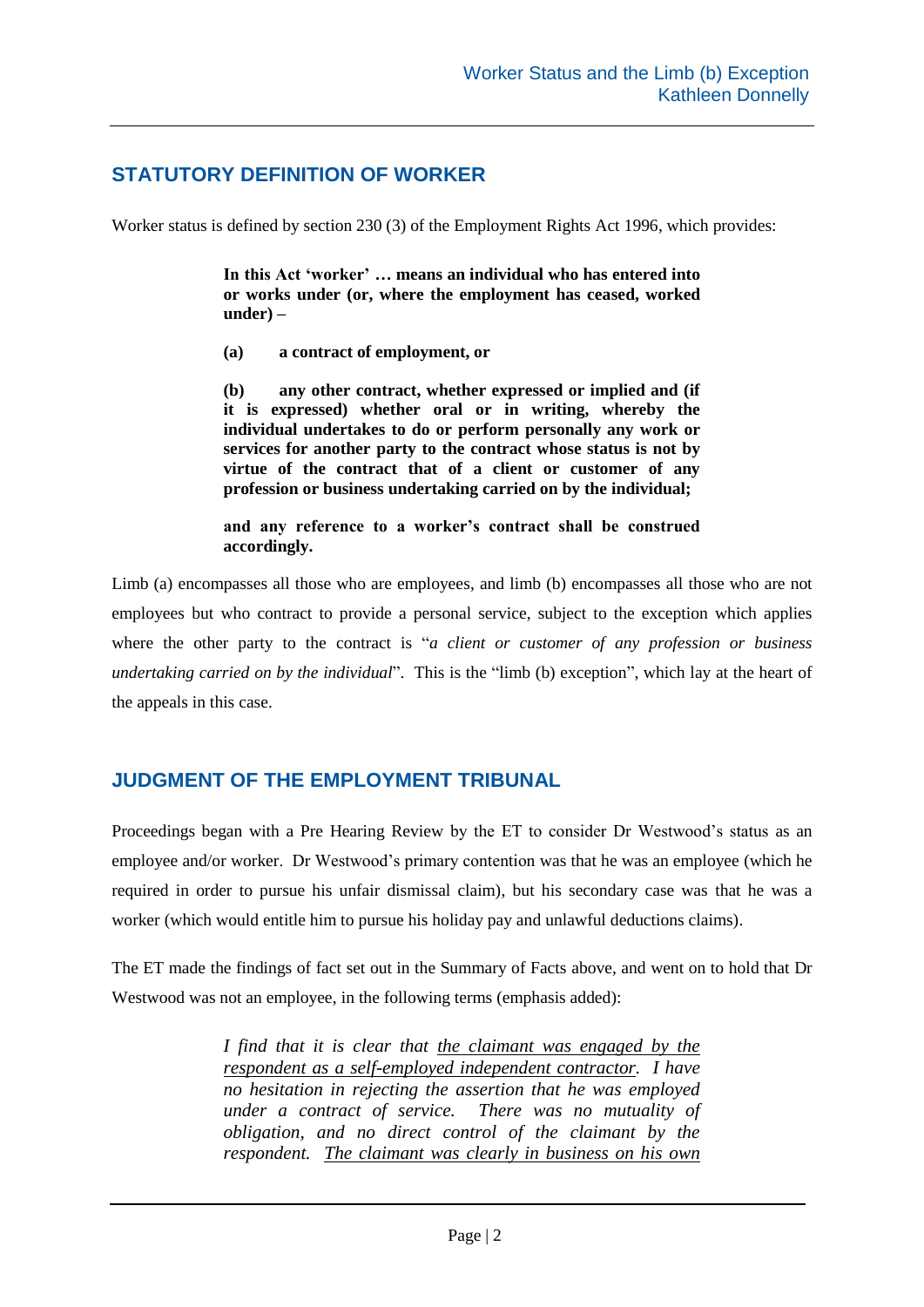*account and was engaged under a contract for services as a self-employed independent contractor. This was his preferred status throughout and only changed when he wished to challenge the termination of the Agreement.* 

After recording HMG's concession that personal service was required of Dr Westwood, the ET went on to consider whether the limb (b) exception applied, and found that it did not, for reasons given as follows (emphasis added):

> *I find that the claimant's work was not done with the respondent in the capacity of client or customer of the claimant. The patients treated were the clients or customers of the respondent, and the claimant was paid a percentage of the agreed rate which the client or customer of the respondent paid to the respondent. The claimant was an independent contractor in his own right, engaged by the respondent who in effect introduced their patients to him, and the respondent was not a client or customer of the claimant. Accordingly I find that the claimant was a worker under 'limb b' of section 230 of the Act, and that this Tribunal does have jurisdiction to hear his claims relating to unlawful deduction from wages and for accrued holiday pay…*

Thus Dr Westwood was held to be a worker by the ET. He was accordingly entitled to seek payment of holiday pay going back 6 years and claim unlawful deductions from wages. These claims were subsequently agreed by HMG in principle, subject to the issue of Dr Westwood's status.

# **HMG'S APPEAL: SINGLE DESCRIPTIVE PHRASE**

HMG appealed the finding that Dr Westwood was a worker to the EAT, and thereafter to the CA, on the basis that the limb (b) exception should be construed as a single descriptive phrase, such that in cases where an individual is carrying on a profession or business undertaking, the words "*client or customer*" add very little to the analysis, merely referring to the counter-party to whom such an individual provides his services.

HMG argued the legislative intention was never to extend worker status to the genuinely selfemployed, and that imposing an additional hurdle to the limb (b) exception through the phrase "*client or customer*" was unwarranted and misconstrued the exception.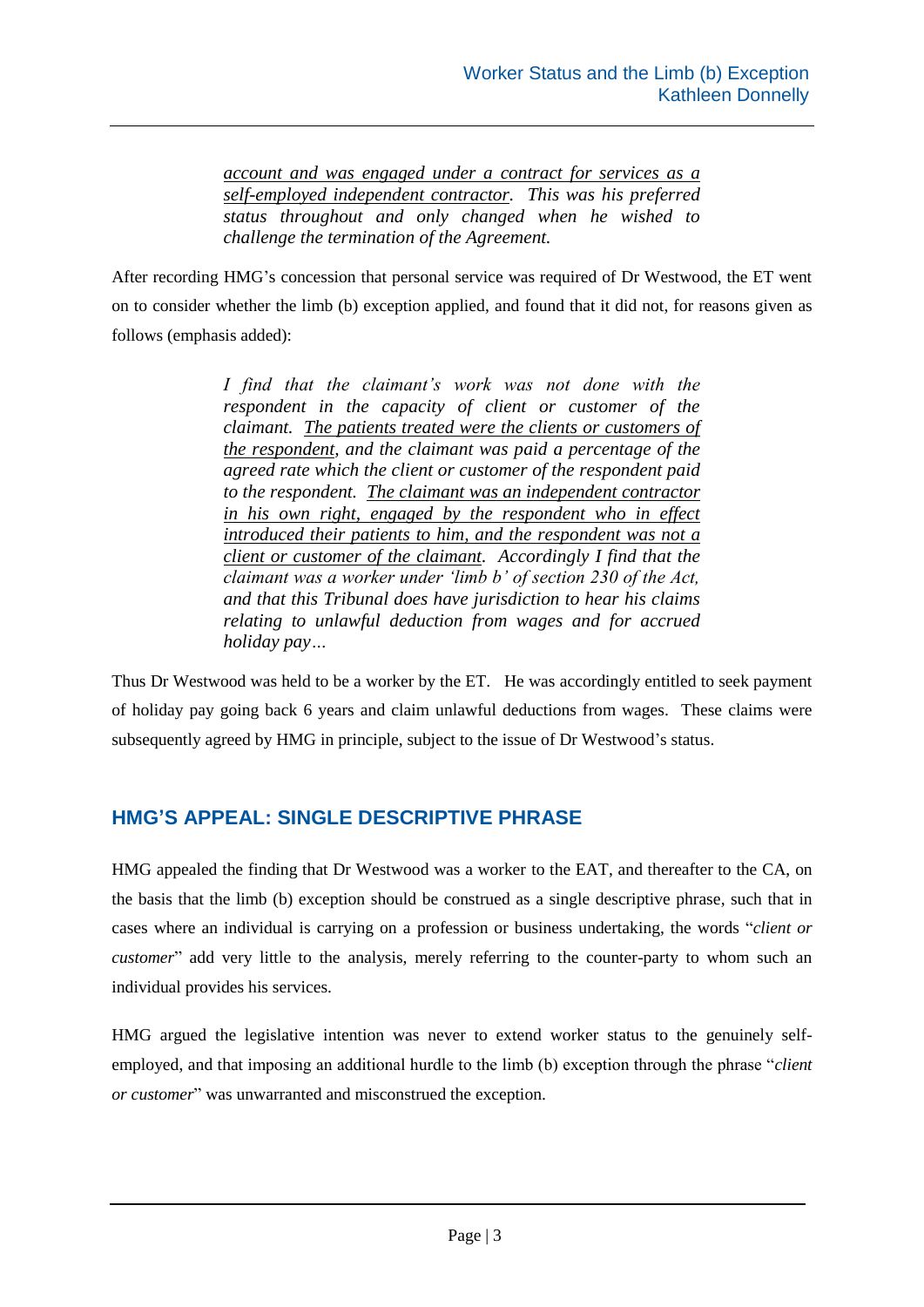## **JUDGMENT OF THE COURT OF APPEAL**

The CA considered the existing EAT authorities, which were not uniform in their approach.

In Dr Westwood's case the EAT had applied the dicta in *Cotswold Developments v Williams*, and *James v Redcats*, which emphasised indicative factors of worker status being whether a person "*actively markets his services as an independent person to the word in general*" or "*whether he is recruited by the principal to work for that principal as an integral part of the principal's operations*". The CA said that whilst these tests were not of universal application, they had been rightly deployed by the EAT in this case.

HMG's construction of the limb (b) exception was rejected by the CA on the basis that it was said to "*effectively emasculate the words of the statute*", and that whilst it had "*the attraction of greater simplicity and predictability*", the CA concluded that "*The status exception does indeed provide a third, albeit negative hurdle.*"

*Smith v Hewitson* and *IRC v Post Office*, on which HMG had relied, were said to be particular to their own facts and not to lay down any universal principle.

### **DISCUSSION POINTS**

This case is thought to be the first in which an individual has been found to be genuinely "*in business on his own account*", and dealing with the other party in the course of that business, and yet still a worker. The application of a separate hurdle after having found someone to be in business on his own account, is novel.

The decision has the potential to affect the status of hundreds of thousands of people as well as businesses, professions, and public sector organisations.

It appears to open the door to self-employed individuals making substantial and unexpected claims against those with whom they contract. Dr Westwood had of course never claimed holiday pay before his agreement was terminated, when he then made claims for holiday pay going back 6 years.

Despite permission to appeal to the CA having been granted by Mummery LJ on the express basis that the CA "*perhaps might give some guidance as to a more uniform approach*", the CA's decision leaves a lingering uncertainty as to how the limb (b) exception will be applied in any particular case.